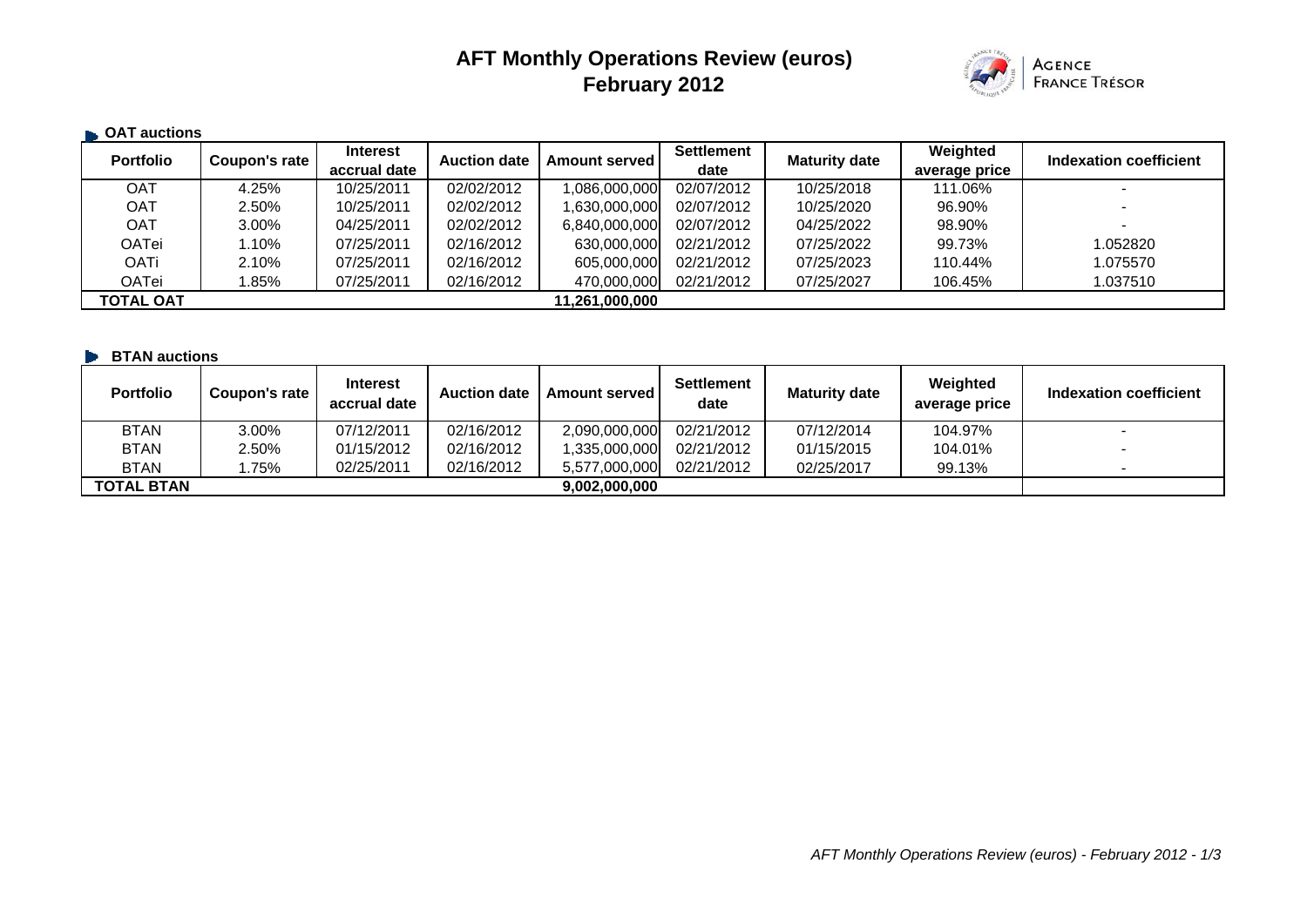| <b>BTF</b> auctions |                     |              |                       |                 |                      |                  |
|---------------------|---------------------|--------------|-----------------------|-----------------|----------------------|------------------|
| <b>Portfolio</b>    | <b>Auction date</b> | Term (weeks) | Amount                | Settlement date | <b>Maturity date</b> | Weighted average |
|                     |                     |              | served ( <b>4</b> bn) |                 |                      | rate $(\%)$      |
| <b>BTF</b>          | 02/06/2012          | 13           | 4,643                 | 02/09/2012      | 05/10/2012           | 0.145            |
| <b>BTF</b>          | 02/06/2012          | 26           | 2,297                 | 02/09/2012      | 08/09/2012           | 0.249            |
| <b>BTF</b>          | 02/06/2012          | 52           | 2,384                 | 02/09/2012      | 02/07/2013           | 0.436            |
| <b>BTF</b>          | 02/13/2012          | 12           | 4,423                 | 02/16/2012      | 05/10/2012           | 0.142            |
| <b>BTF</b>          | 02/13/2012          | 25           | 2,275                 | 02/16/2012      | 08/09/2012           | 0.228            |
| <b>BTF</b>          | 02/13/2012          | 51           | 2,312                 | 02/16/2012      | 02/07/2013           | 0.408            |
| <b>BTF</b>          | 02/20/2012          | 13           | 4,514                 | 02/23/2012      | 05/24/2012           | 0.127            |
| <b>BTF</b>          | 02/20/2012          | 24           | 1,522                 | 02/23/2012      | 08/09/2012           | 0.228            |
| <b>BTF</b>          | 02/20/2012          | 34           | 1,239                 | 02/23/2012      | 10/18/2012           | 0.290            |
| <b>BTF</b>          | 02/20/2012          | 50           | 1,141                 | 02/23/2012      | 02/07/2013           | 0.380            |
| <b>BTF</b>          | 02/27/2012          | 12           | 4,881                 | 03/01/2012      | 05/24/2012           | 0.118            |
| <b>BTF</b>          | 02/27/2012          | 23           | 1,355                 | 03/01/2012      | 08/09/2012           | 0.203            |
| <b>BTF</b>          | 02/27/2012          | 49           | 2,461                 | 03/01/2012      | 02/07/2013           | 0.361            |
| <b>TOTAL BTF</b>    |                     |              | 35,447                |                 |                      |                  |